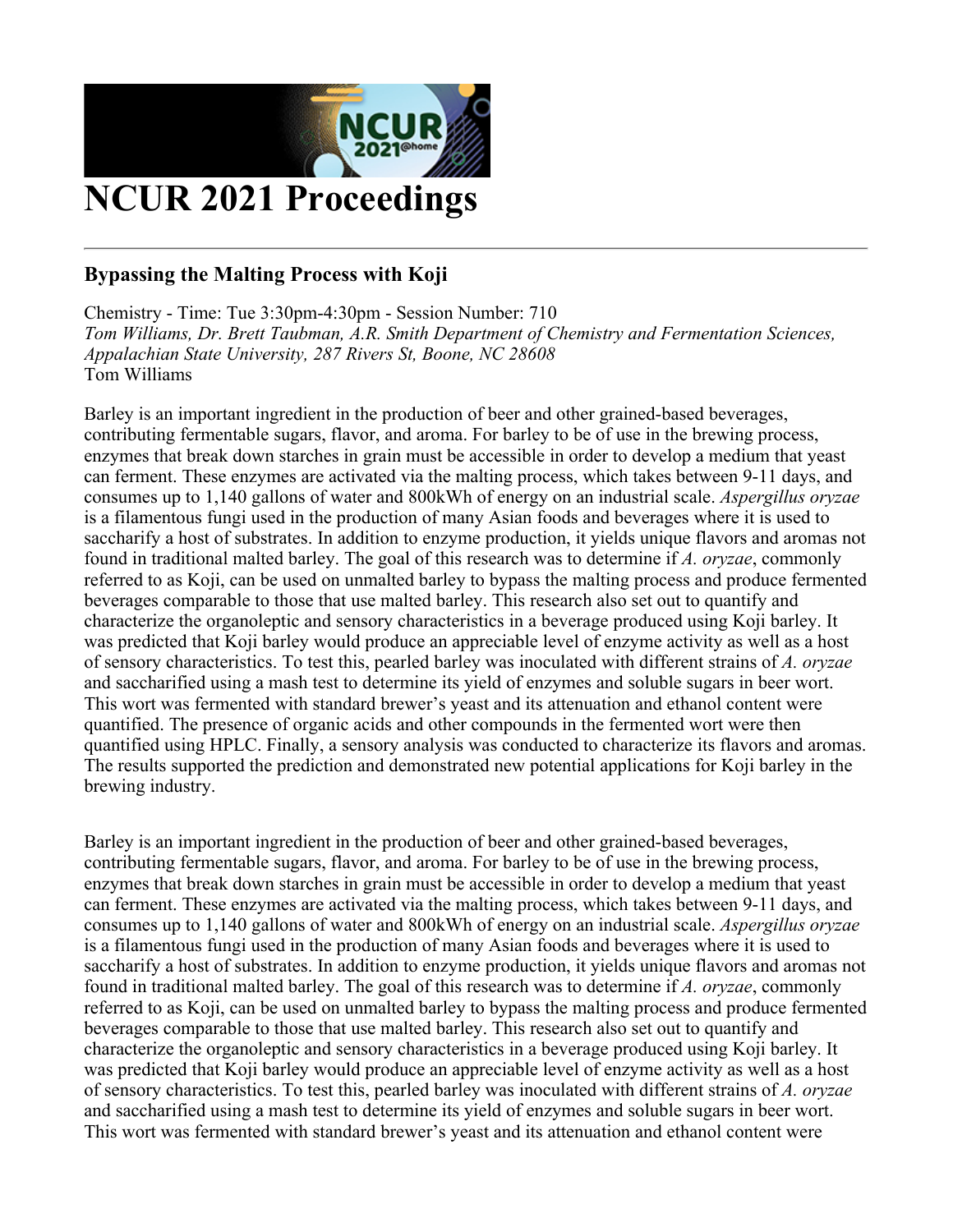**quantified. The presence of organic acids and other compounds in the fermented wort were then quantified using HPLC. Finally, a sensory analysis was conducted to characterize its flavors and aromas. The results supported the prediction and demonstrated new potential applications for Koji barley in the brewing industry.** 

#### **Climate Through the Prism of Covid: Lessons on Structural Vulnerability and Resilience in the Food, Health, and Social Service Sectors**

**Interdisciplinary Studies - Time: Tue 5:00pm-6:00pm - Session Number: 833** *Brian Burke, Rich Rheingans, Aniseh Bro, Jason Snyder, Aidan Malone, Jess McClelland. Sustainable Development department, Appalachian State University. 287 Rivers St, Boone, NC 28608* **Aidan Malone, Jess McClelland - mcclellandjr@appstate.edu**

**The COVID-19 pandemic has emphasized how global disruptions can cause vulnerabilities among local populations in the High Country region of Western North Carolina. Similar to climate change the COVID-19 pandemic is multidimensional, dynamic, and involves significant uncertainties, which presents a window into the structural vulnerabilities and institutional responses may accompany these crises. In the paper we study effective responses to the COVID-19 pandemic in social service, health, and food systems in Western North Carolina that have been impacted by Covid-19 and the challenges they faced, to integrate sustainability objectives with widespread systemic adaptations. To do this we (1) examine how social service, health, and food systems in Western North Carolina have been impacted by Covid-19, (2) develop a typology of organizational responses, and (3) identify areas of vulnerability, sources of resilience, and effective adaptations for local communities in Western, NC. The key informants represented various food, social and health sector organizations along with focus groups of highly vulnerable community members which shared their perceptions, decision making and adaptations during the COVID-19 pandemic. Interviews and focus group data were transcribed and hand coded based on a priori and emergent themes. Various system maps were constructed based on interview narratives, identifying the key actors shaping organizations' work and the relationships among them. Data collected from this study can be utilized to establish a new model for university-community relations that is tailored to the increasingly precarious conditions of the 21st century and the turbulent decision-making context. This research aims to identify characteristics of short-term adaptation to the COVID-19 pandemic in the local community, while there may be considerable changes and stressors maintaining aspects of these adaptive responses in the long term.**

**The COVID-19 pandemic has emphasized how global disruptions can cause vulnerabilities among local populations in the High Country region of Western North Carolina. Similar to climate change the COVID-19 pandemic is multidimensional, dynamic, and involves significant uncertainties, which presents a window into the structural vulnerabilities and institutional responses may accompany these crises. In the paper we study effective responses to the COVID-19 pandemic in social service, health, and food systems in Western North Carolina that have been impacted by Covid-19 and the challenges they faced, to integrate sustainability objectives with widespread systemic adaptations. To do this we (1) examine how social service, health, and food systems in Western North Carolina have been impacted by Covid-19, (2) develop a typology of organizational responses, and (3) identify areas of vulnerability, sources of resilience, and effective adaptations for local communities in Western, NC. The key informants represented various food, social and health sector organizations along with focus groups of highly vulnerable community members which shared their perceptions, decision making and adaptations during the COVID-19 pandemic. Interviews and focus group data were transcribed and hand coded based on a priori and emergent themes. Various system maps were constructed based on interview**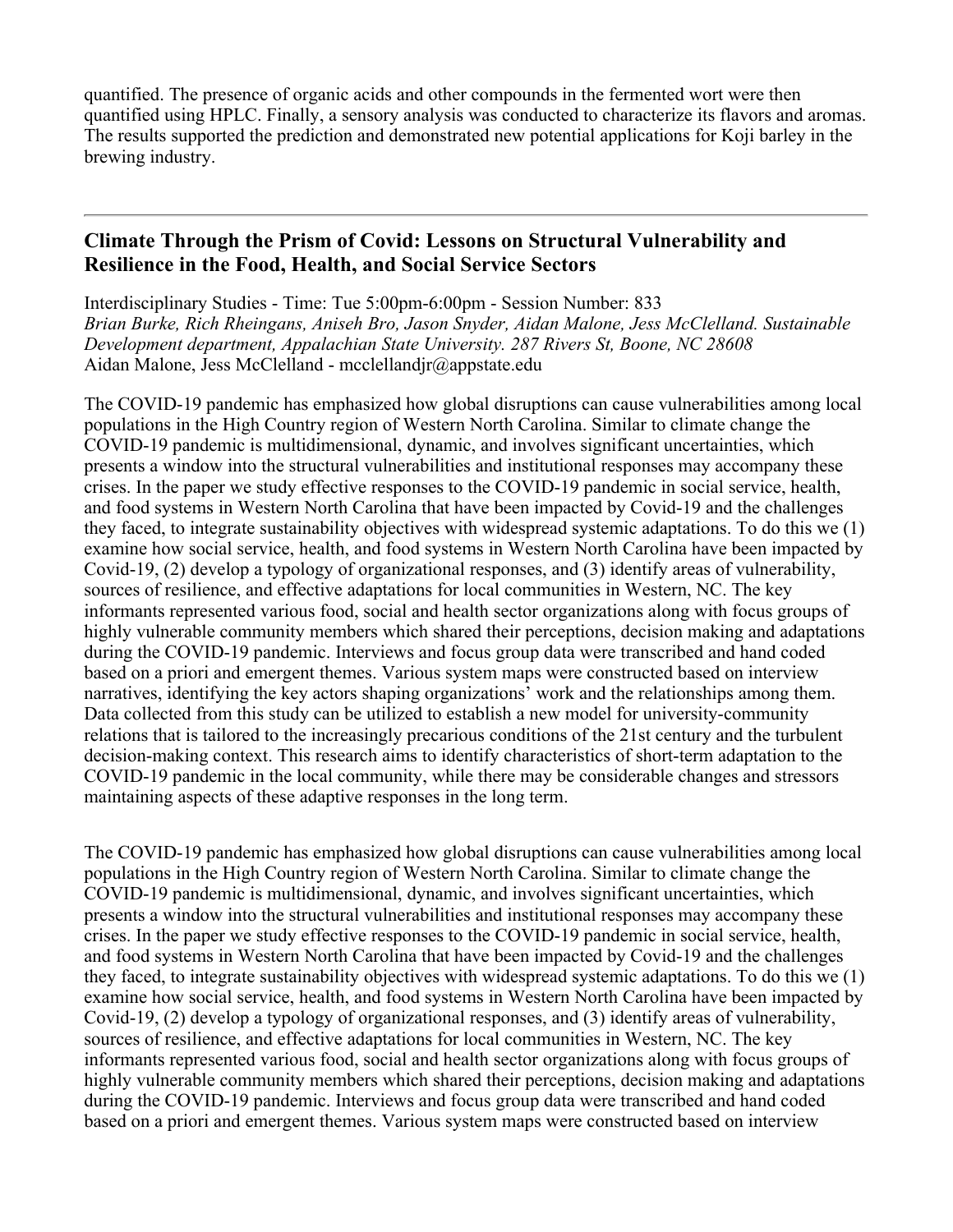**narratives, identifying the key actors shaping organizations' work and the relationships among them. Data collected from this study can be utilized to establish a new model for university-community relations that is tailored to the increasingly precarious conditions of the 21st century and the turbulent decision-making context. This research aims to identify characteristics of short-term adaptation to the COVID-19 pandemic in the local community, while there may be considerable changes and stressors maintaining aspects of these adaptive responses in the long term.**

#### **Combating Food Insecurity in Women and Children in the Appalachian Region**

**Global Health - Time: Tue 3:30pm-4:30pm - Session Number: 5088** *Gracyn Travitz, Emma Swarts / Adam Hege/ Public Health / Appalachian State University / 1179 State Farm Rd, Boone, NC 28607* **Gracyn Travitz, Emma Swarts**

**Background: In the Appalachian region, food insecurity is an issue that plagues many of its people. The region, largely rural, often has limited funding for resources, education, and food options; therefore, many suffer at the hand of unhealthy food accessibility.**

**Methods: A systematic literature review of peer-reviewed articles was conducted from 2005- 2020 concentrating on food insecurity in the Appalachian region, with a focus on women and children. Utilizing Google Scholar as our primary search engine and the search terms Appalachian and food insecurity, 581 articles were initially identified. We next narrowed our search to 117 articles that emphasized women and children. We finalized our review of the 117 articles to identify ones that provide specific intervention and policy strategies.**

**Results: Our review found that across the published research, the Appalachia region experiences significant food insecurity challenges for women and children. Fortunately, there are several federal programs that can be and are utilized as leverage for intervention and policy response. Some of the largest, most influential programs include: Special Supplemental Nutrition program for Women, Infants and Children (WIC); Supplemental Nutrition Assistance Program (SNAP); and the Farm Bill. SNAP is the most far-reaching. WIC is most specialized for women and children. The Farm Bill focuses on specific populations in need. Medical providers and public health officials also play a huge role in combating food insecurity among women and children in Appalachia.**

**Discussion: Maternal and child nutrition is an aspect that is overlooked. However, it's vital that this vulnerable population receives proper attention. Due to rural circumstances, women are restricted on providing necessary and healthy nutrients to their children. Without proper nutrition, growth and development for infants is impaired. Implementing evidence-based interventions and policy strategies in rural Appalachia can sustainably improve the health outcomes of women and children across their lifespans.**

**Background: In the Appalachian region, food insecurity is an issue that plagues many of its people. The region, largely rural, often has limited funding for resources, education, and food options; therefore, many suffer at the hand of unhealthy food accessibility.**

**Methods: A systematic literature review of peer-reviewed articles was conducted from 2005- 2020 concentrating on food insecurity in the Appalachian region, with a focus on women and children.**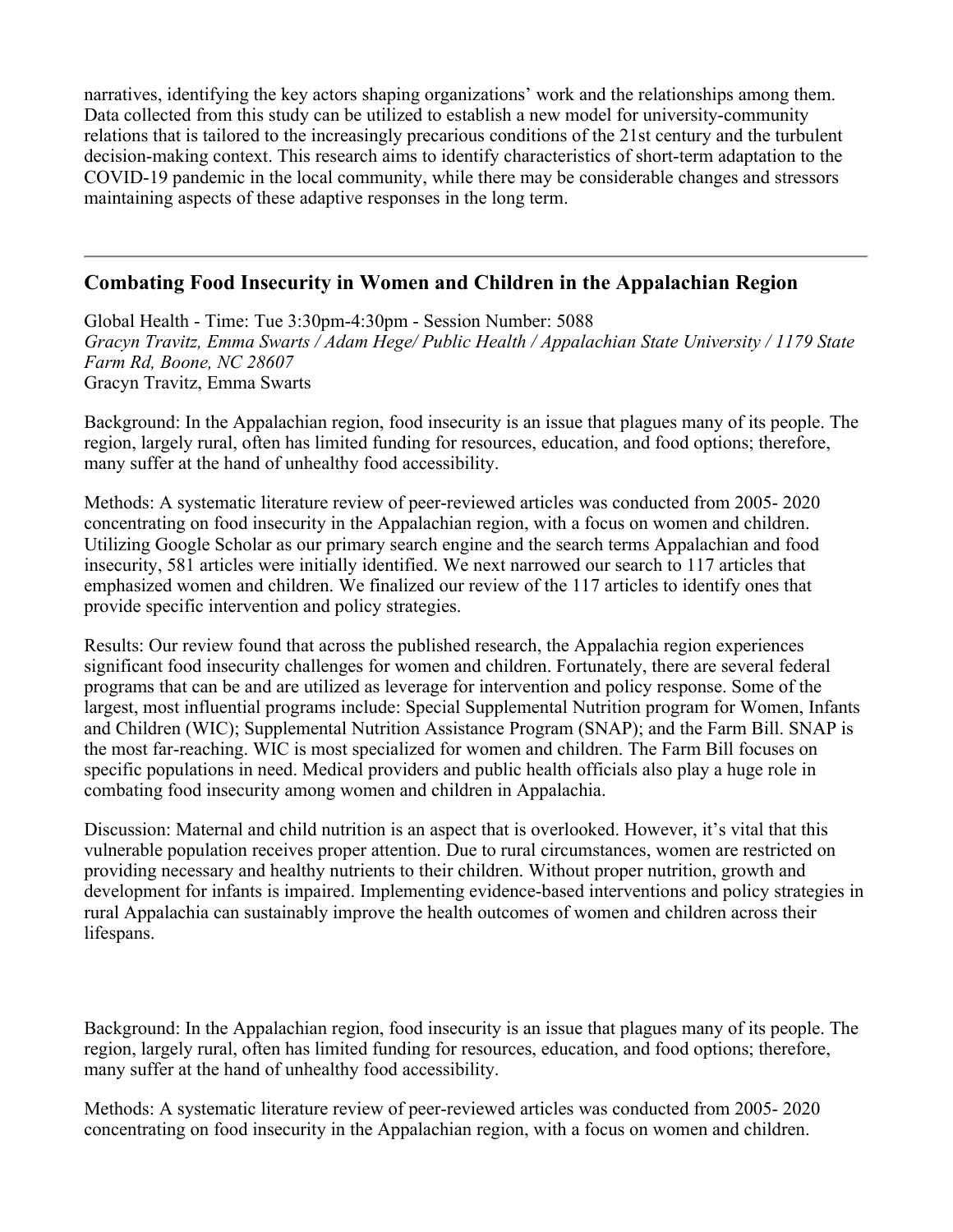**Utilizing Google Scholar as our primary search engine and the search terms Appalachian and food insecurity, 581 articles were initially identified. We next narrowed our search to 117 articles that emphasized women and children. We finalized our review of the 117 articles to identify ones that provide specific intervention and policy strategies.**

**Results: Our review found that across the published research, the Appalachia region experiences significant food insecurity challenges for women and children. Fortunately, there are several federal programs that can be and are utilized as leverage for intervention and policy response. Some of the largest, most influential programs include: Special Supplemental Nutrition program for Women, Infants and Children (WIC); Supplemental Nutrition Assistance Program (SNAP); and the Farm Bill. SNAP is the most far-reaching. WIC is most specialized for women and children. The Farm Bill focuses on specific populations in need. Medical providers and public health officials also play a huge role in combating food insecurity among women and children in Appalachia.**

**Discussion: Maternal and child nutrition is an aspect that is overlooked. However, it's vital that this vulnerable population receives proper attention. Due to rural circumstances, women are restricted on providing necessary and healthy nutrients to their children. Without proper nutrition, growth and development for infants is impaired. Implementing evidence-based interventions and policy strategies in rural Appalachia can sustainably improve the health outcomes of women and children across their lifespans.**

### **Covid-19 Preventative Airport Terminal**

**Architecture & Interior Design - Time: Mon 1:30pm-2:30pm - Session Number: 2053** *Kelsi Kanoy, Chelsea Helms, Department of Applied Design, Appalachian State University, 287 Rivers Street, Boone, NC 28608* **Kelsi Kanoy**

At its worst, the aviation industry was projected to have lost about 90% of its annual revenue as a **direct result of COVID-19. This pandemic has drastically changed the dynamic of air transportation.** Traveling for business and leisure are a thing of the past. Now, travel is only out of necessity. This **study explores possible design solutions that rethink airport terminals' ability to prevent the spread of COVID-19 while simultaneously providing a familiar, comforting, and safe travel experience. The end** goal is to encourage airline travel once again. Not only does this study provide a possible solution to the **travel limitations, it also creates a uniform way to fight disease transmission in airports worldwide and combats the feelings of fear and anxiety many travelers are concerned by. Comparative research strategies were utilized to gather the information in this study. A collection of scholarly articles about airport design, COVID-19 transmission, indoor air quality, health and safety signage, biophilic design, universal design, and general wellness in relation to the built environment were all analyzed for the** purpose of this study. There is a critical need to redesign our airport terminals not only to promote air travel, but also to ensure the safety of the experience. In conclusion, the goal is to create an airport **design that utilizes innovative solutions to prevent the spread of the COVID-19 virus while also creating an environment that encourages connectivity, productivity, and reduces stress in travelers.**

At its worst, the aviation industry was projected to have lost about 90% of its annual revenue as a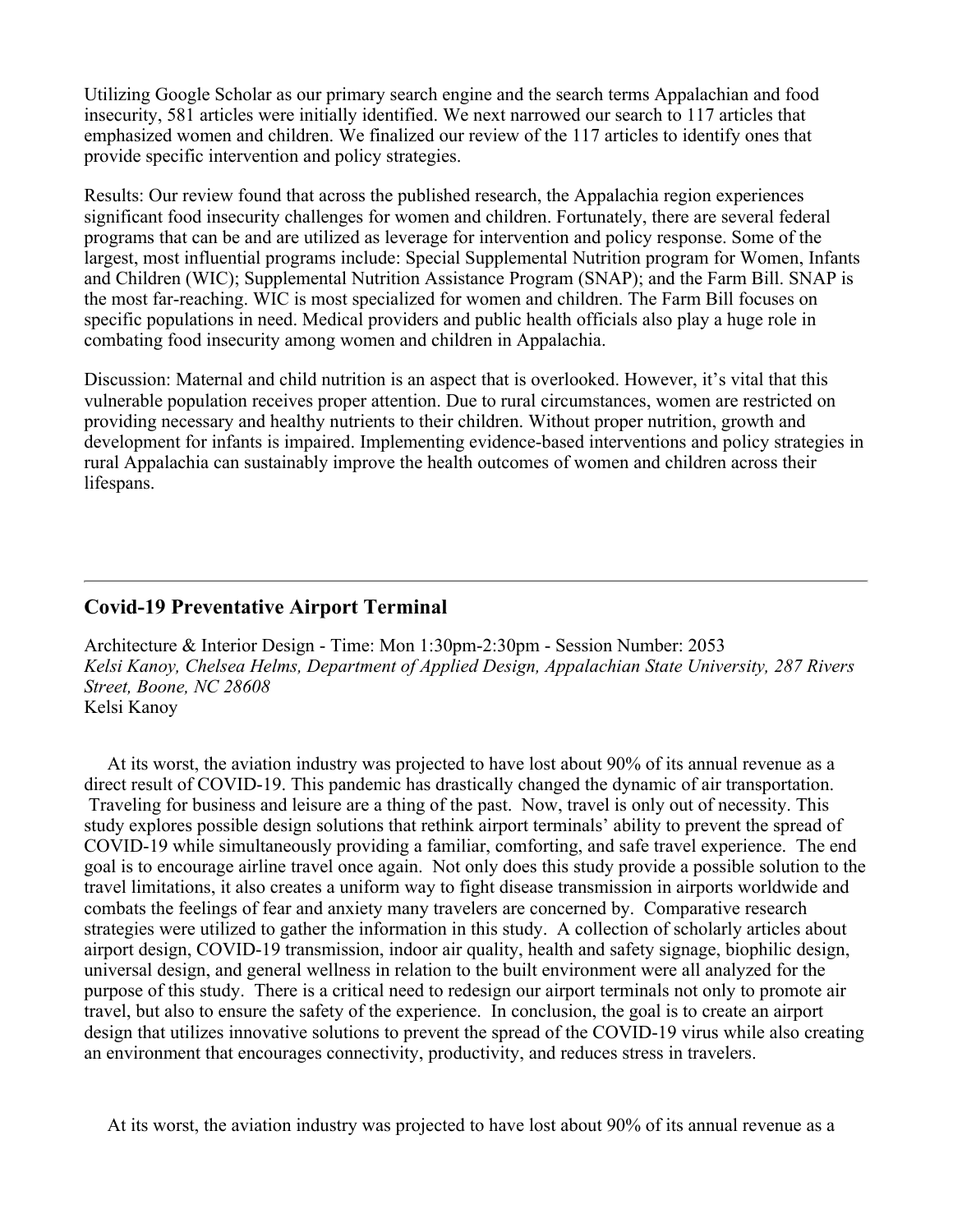**direct result of COVID-19. This pandemic has drastically changed the dynamic of air transportation.** Traveling for business and leisure are a thing of the past. Now, travel is only out of necessity. This **study explores possible design solutions that rethink airport terminals' ability to prevent the spread of COVID-19 while simultaneously providing a familiar, comforting, and safe travel experience. The end** goal is to encourage airline travel once again. Not only does this study provide a possible solution to the **travel limitations, it also creates a uniform way to fight disease transmission in airports worldwide and combats the feelings of fear and anxiety many travelers are concerned by. Comparative research strategies were utilized to gather the information in this study. A collection of scholarly articles about airport design, COVID-19 transmission, indoor air quality, health and safety signage, biophilic design, universal design, and general wellness in relation to the built environment were all analyzed for the** purpose of this study. There is a critical need to redesign our airport terminals not only to promote air travel, but also to ensure the safety of the experience. In conclusion, the goal is to create an airport **design that utilizes innovative solutions to prevent the spread of the COVID-19 virus while also creating an environment that encourages connectivity, productivity, and reduces stress in travelers.**

#### **Impacts of Food Insecurity on School-Aged Chinese Children**

**Global Health - Time: Tue 3:30pm-4:30pm - Session Number: 5087** *Gracyn Travitz / Adam Hege / Public Health / Appalachian State University / 1179 State Farm Rd, Boone, NC 28607* **Gracyn Travitz**

**Purpose: This research aims to explore the influence of food insecurity on school-aged children in China. The numerous impacts of food insecurity coinciding with a Chinese child's life will be discussed, and attention will be directed at populations with increased risk. Lastly, this research aims to offer unique perspectives on the present issues, make future suggestions, inform intervention/policy solutions, and discuss the impact and significance of disparities due to the global COVID-19 pandemic.** 

**Methods: An exhaustive systematic literature review of peer-reviewed articles is being conducted. Key words and phrases such as, "food insecurity" and "Chinese children" are being utilized in search engines, such as Google Scholar and JSTOR. 8,280,000 articles were identified initially, and then** narrowed into key search terms to target specific aspects of the topic. This includes primary locations of **food insecurity in China, aspects of children's growth and development impacted by food insecurity, the prevalence of food insecurity in China, and specific vulnerable groups of school-aged children.** 

**Results: Currently final results are pending the literature review but will be available for the 2021 National Conference on Undergraduate Research.**

**Discussion: Based on preliminary results, published research shows the impact of food insecurity is significant on Chinese children and the country as a whole. Specifically, mental health and elementary students' academic performance are negatively impacted by malnutrition. Left-behind-children (LBC), whose parents must migrate to work and leave children to support themselves, are an emerging group. To prevent the country from complete environmental degradation, China is relying on self-sufficiency efforts and increased imports. Lastly, in desperate attempts to supply adequate food, China is turning towards policy solutions. Without focused intervention and research efforts, China will continue in a downward spiral where children go hungry, mental health worsens, disparity is widened, trust will falter, and the environment is degraded.**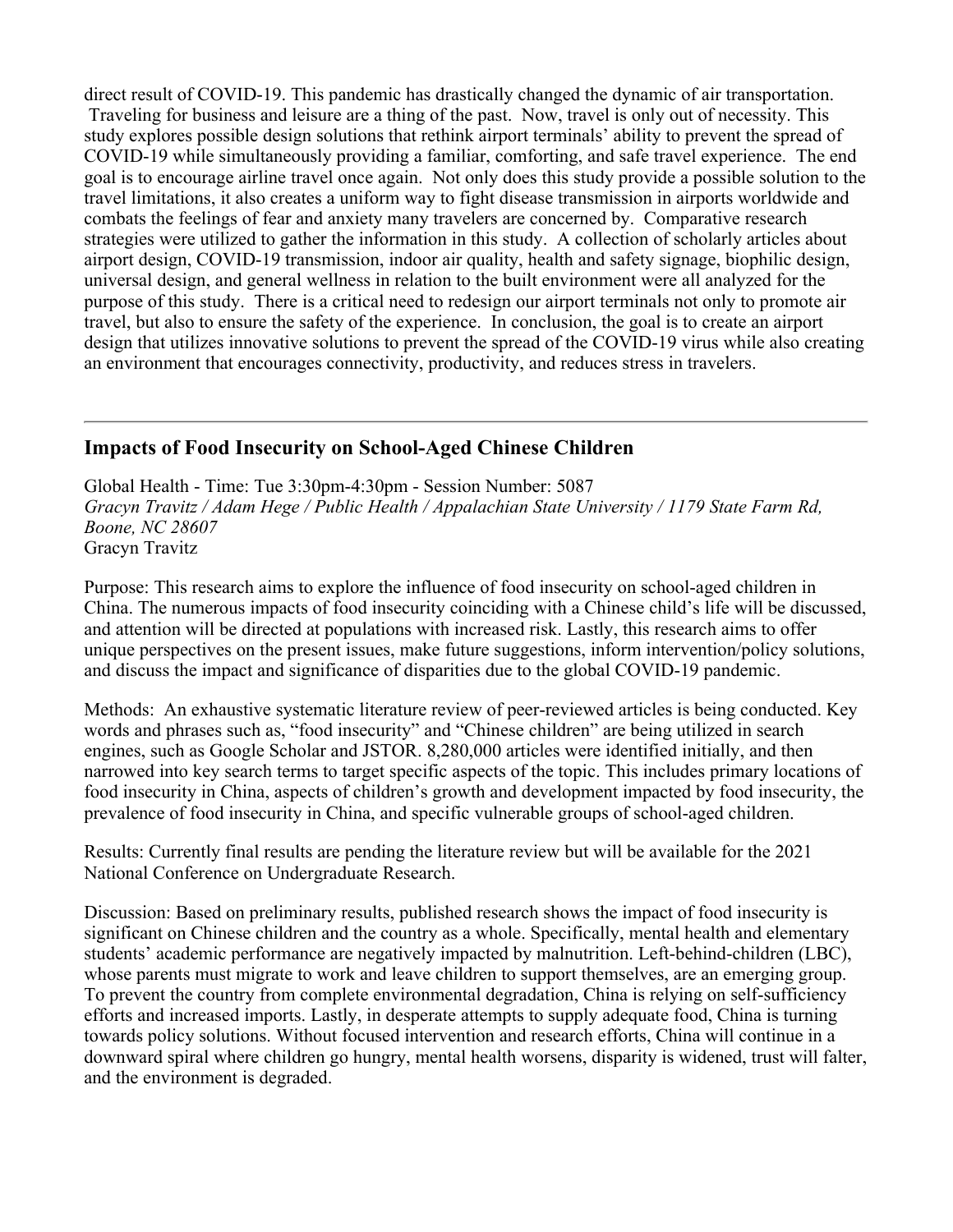**Purpose: This research aims to explore the influence of food insecurity on school-aged children in China. The numerous impacts of food insecurity coinciding with a Chinese child's life will be discussed, and attention will be directed at populations with increased risk. Lastly, this research aims to offer unique perspectives on the present issues, make future suggestions, inform intervention/policy solutions, and discuss the impact and significance of disparities due to the global COVID-19 pandemic.** 

**Methods: An exhaustive systematic literature review of peer-reviewed articles is being conducted. Key words and phrases such as, "food insecurity" and "Chinese children" are being utilized in search engines, such as Google Scholar and JSTOR. 8,280,000 articles were identified initially, and then** narrowed into key search terms to target specific aspects of the topic. This includes primary locations of **food insecurity in China, aspects of children's growth and development impacted by food insecurity, the prevalence of food insecurity in China, and specific vulnerable groups of school-aged children.** 

**Results: Currently final results are pending the literature review but will be available for the 2021 National Conference on Undergraduate Research.**

**Discussion: Based on preliminary results, published research shows the impact of food insecurity is significant on Chinese children and the country as a whole. Specifically, mental health and elementary students' academic performance are negatively impacted by malnutrition. Left-behind-children (LBC), whose parents must migrate to work and leave children to support themselves, are an emerging group. To prevent the country from complete environmental degradation, China is relying on self-sufficiency efforts and increased imports. Lastly, in desperate attempts to supply adequate food, China is turning towards policy solutions. Without focused intervention and research efforts, China will continue in a downward spiral where children go hungry, mental health worsens, disparity is widened, trust will falter, and the environment is degraded.**

### **Land Ownership in Western North Carolina: Exploring the Relationship between Absentee Ownership and Social Vulnerability**

**Geography/Geology - Time: Tue 11:00am-12:00pm - Session Number: 420** *Jessica McClelland, Lauren Andersen, Department of Planning and Geography, Appalachian State University 287 Rivers St, Boone, NC 28608* **Jessica McClelland**

**Appalachia has a history of poverty and increased social vulnerability due to long standing economic and social practices in the region. Modern development patterns in the greater Appalachian region create the unique conditions for gentrification and the continued reliance on external sources of revenue based on a history of extractive land management and stunted development in terms of traditional capitalist growth. Absentee home and land ownership are continuations of these trends, supporting rural** gentrification as a result of a historical dependence on external sources of revenue. The objectives of the **proposed study are to 1) assess spatial trends in absentee home ownership in Western North Carolina (WNC), and 2) determine if and how absentee ownership contributes to vulnerability in communities across WNC. Geographic Information Systems (GIS)-based methods will be used to explore the relationship between absentee land ownership and vulnerability indicators across the 27 counties in WNC. Through spatial and statistical analysis of the relationship between land ownership and socioeconomic indicators in WNC, this study will contribute to the body of knowledge surrounding vulnerability in a unique yet understudied region. Based on preliminary research and findings, the**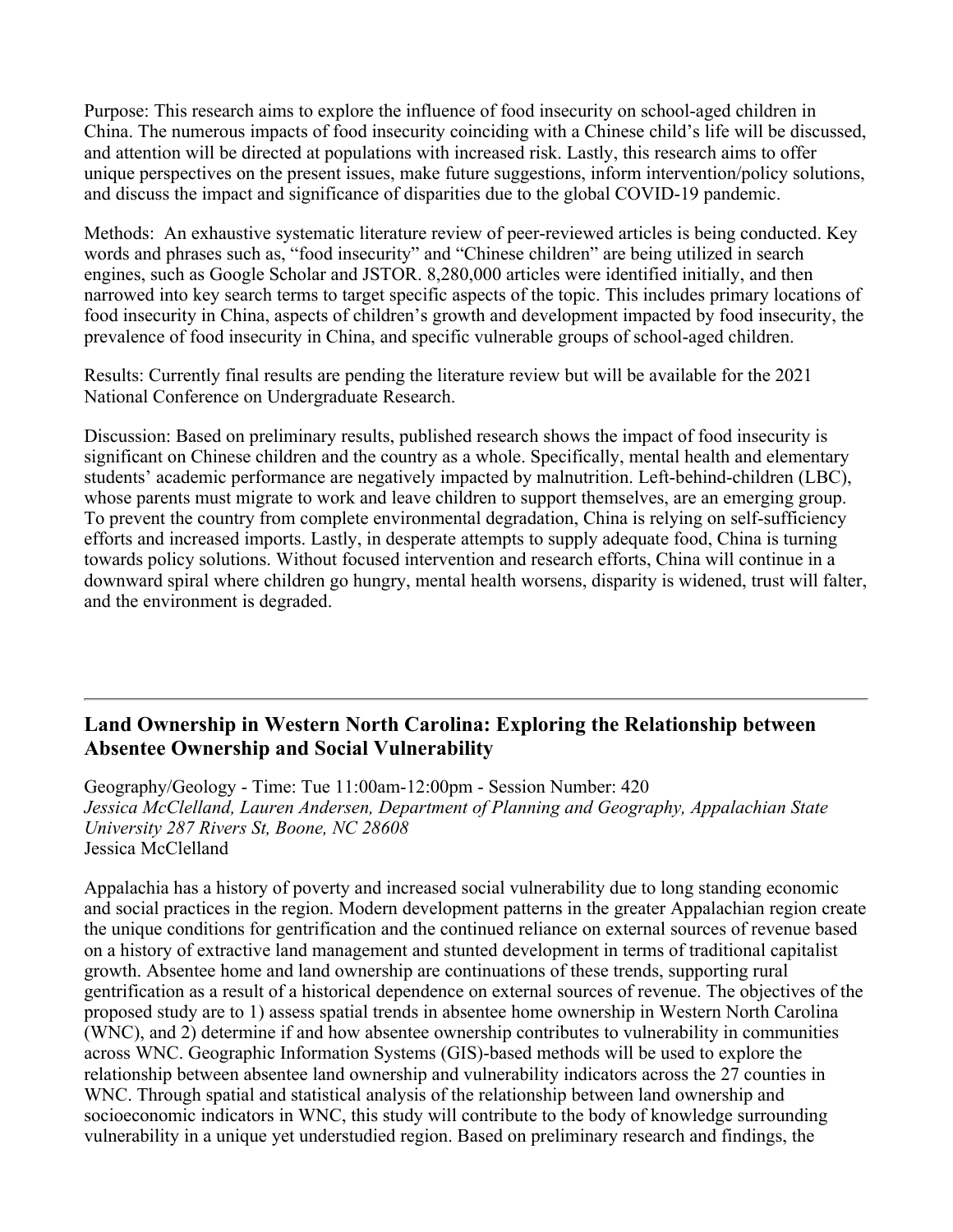**authors hypothesize that areas with high levels of absentee property ownership will also demonstrate higher levels of social vulnerability. The findings from this study can be employed for the purpose of better understanding, managing, and changing development trends towards more place-based, community-oriented development.**

**Appalachia has a history of poverty and increased social vulnerability due to long standing economic and social practices in the region. Modern development patterns in the greater Appalachian region create the unique conditions for gentrification and the continued reliance on external sources of revenue based on a history of extractive land management and stunted development in terms of traditional capitalist growth. Absentee home and land ownership are continuations of these trends, supporting rural** gentrification as a result of a historical dependence on external sources of revenue. The objectives of the **proposed study are to 1) assess spatial trends in absentee home ownership in Western North Carolina (WNC), and 2) determine if and how absentee ownership contributes to vulnerability in communities across WNC. Geographic Information Systems (GIS)-based methods will be used to explore the relationship between absentee land ownership and vulnerability indicators across the 27 counties in WNC. Through spatial and statistical analysis of the relationship between land ownership and socioeconomic indicators in WNC, this study will contribute to the body of knowledge surrounding vulnerability in a unique yet understudied region. Based on preliminary research and findings, the authors hypothesize that areas with high levels of absentee property ownership will also demonstrate higher levels of social vulnerability. The findings from this study can be employed for the purpose of better understanding, managing, and changing development trends towards more place-based, community-oriented development.**

## **Re-envisioning a Residential Eating Disorder Treatment Center**

**Architecture & Interior Design - Time: Mon 1:30pm-2:30pm - Session Number: 2052** *Elizabeth Gibson, Chelsea Helms, Department of Applied Design, Appalachian State University, 287 Rivers St., Boone, NC 28608* **Elizabeth Gibson**

Among U.S. adults 18 and older who sought out treatment for both an eating disorder and an additional **illness included 33.8% of respondents with anorexia nervosa, 43.2% with bulimia nervosa, and 43.6% with binge eating disorder. There is plenty of evidence to demonstrate that these diseases are not** exclusive to those under the age of 18. Rather than growing out of eating disorders, many people with this disease continue to live with this condition from adolescence all the way into late adulthood. It is **important for adolescents and for adults to seek or continue treatment. Many comments from physicians** tell patients that they should have "grown out of" eating disorders in which those sorts of comments lead people to not reach out for the treatment they deserve. The purpose of this project is to re-envision a **residential eating disorder treatment center for adults over the age of 18 that provides housing, various levels of treatment, mental and physical (individual and group) therapy, meal support, and overall wellbeing healing in Columbia, South Carolina.** 

**This research is relevant today because there are not many residential treatment centers in the South** Eastern area that are catered towards adults over the age of 18. Moreover, those who are unable to have **funding for the treatment are having to spend more expenses for traveling far distances to receive treatment (which may reduce the likelihood that they seek treatment).** 

**The research will be explored through the problem-solving means of mindfulness, holistic healing approaches, lighting techniques, and water features to promote calmness, and spaces to have users feel**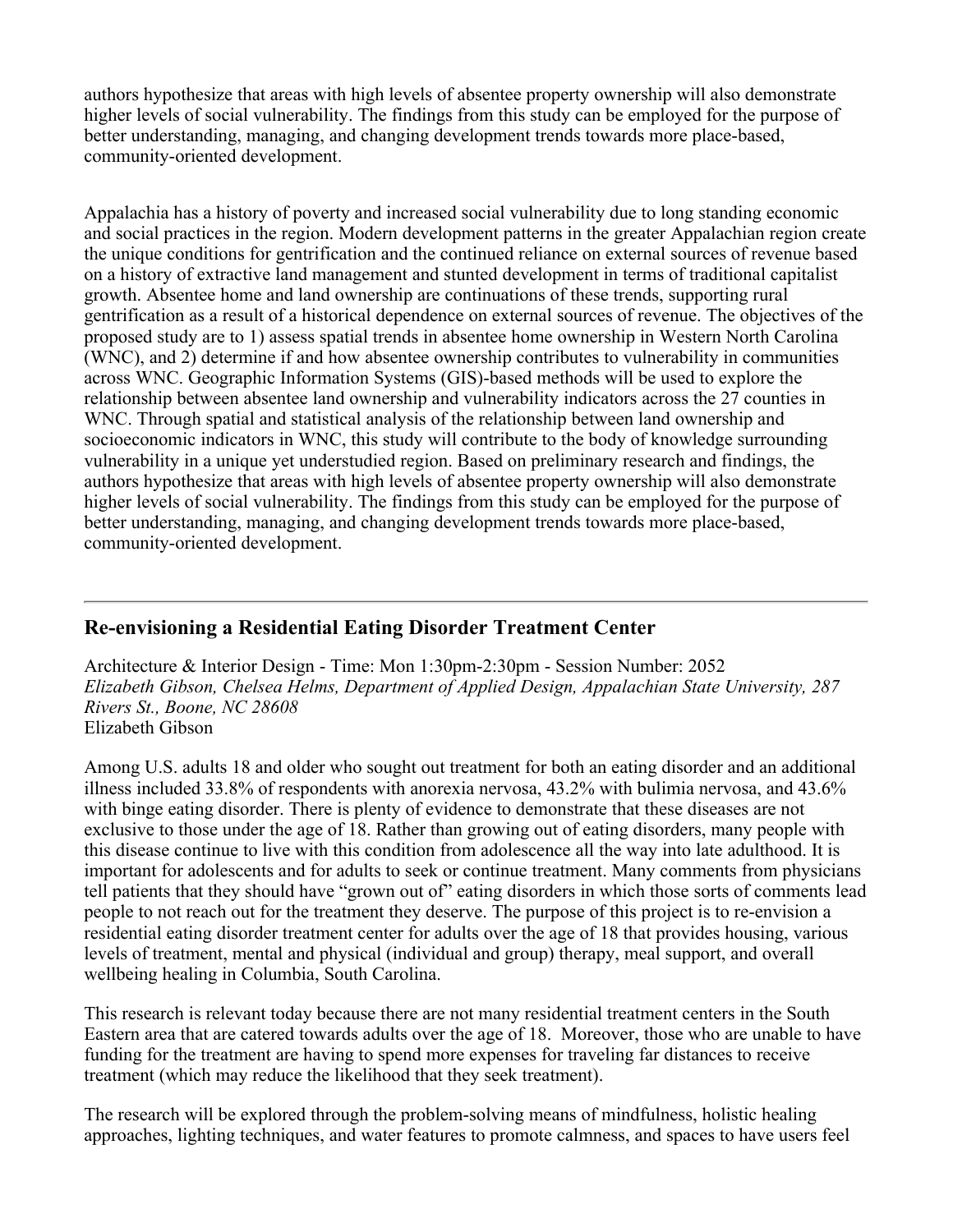**relaxed while also motivating and encouraging.**

**While conducting this research, I expect to learn innovative ways to provide an interior environment that will allow the user to feel mentally and physically safe and foster recovery.**

Among U.S. adults 18 and older who sought out treatment for both an eating disorder and an additional **illness included 33.8% of respondents with anorexia nervosa, 43.2% with bulimia nervosa, and 43.6% with binge eating disorder. There is plenty of evidence to demonstrate that these diseases are not** exclusive to those under the age of 18. Rather than growing out of eating disorders, many people with this disease continue to live with this condition from adolescence all the way into late adulthood. It is **important for adolescents and for adults to seek or continue treatment. Many comments from physicians** tell patients that they should have "grown out of" eating disorders in which those sorts of comments lead people to not reach out for the treatment they deserve. The purpose of this project is to re-envision a **residential eating disorder treatment center for adults over the age of 18 that provides housing, various levels of treatment, mental and physical (individual and group) therapy, meal support, and overall wellbeing healing in Columbia, South Carolina.** 

**This research is relevant today because there are not many residential treatment centers in the South** Eastern area that are catered towards adults over the age of 18. Moreover, those who are unable to have **funding for the treatment are having to spend more expenses for traveling far distances to receive treatment (which may reduce the likelihood that they seek treatment).** 

**The research will be explored through the problem-solving means of mindfulness, holistic healing approaches, lighting techniques, and water features to promote calmness, and spaces to have users feel relaxed while also motivating and encouraging.**

**While conducting this research, I expect to learn innovative ways to provide an interior environment that will allow the user to feel mentally and physically safe and foster recovery.**

#### **Re-envisioning a Residential Eating Disorder Treatment Center**

**Architecture & Interior Design**

*Elizabeth Gibson, Chelsea Helms, Department of Applied Design, Appalachian State University, 287 Rivers St., Boone, NC 28608* **Elizabeth Gibson**

Among U.S. adults 18 and older who sought out treatment for both an eating disorder and an additional **illness included 33.8% of respondents with anorexia nervosa, 43.2% with bulimia nervosa, and 43.6% with binge eating disorder. There is plenty of evidence to demonstrate that these diseases are not** exclusive to those under the age of 18. Rather than growing out of eating disorders, many people with this disease continue to live with this condition from adolescence all the way into late adulthood. It is **important for adolescents and for adults to seek or continue treatment. Many comments from physicians** tell patients that they should have "grown out of" eating disorders in which those sorts of comments lead people to not reach out for the treatment they deserve. The purpose of this project is to re-envision a **residential eating disorder treatment center for adults over the age of 18 that provides housing, various levels of treatment, mental and physical (individual and group) therapy, meal support, and overall wellbeing healing in Columbia, South Carolina.**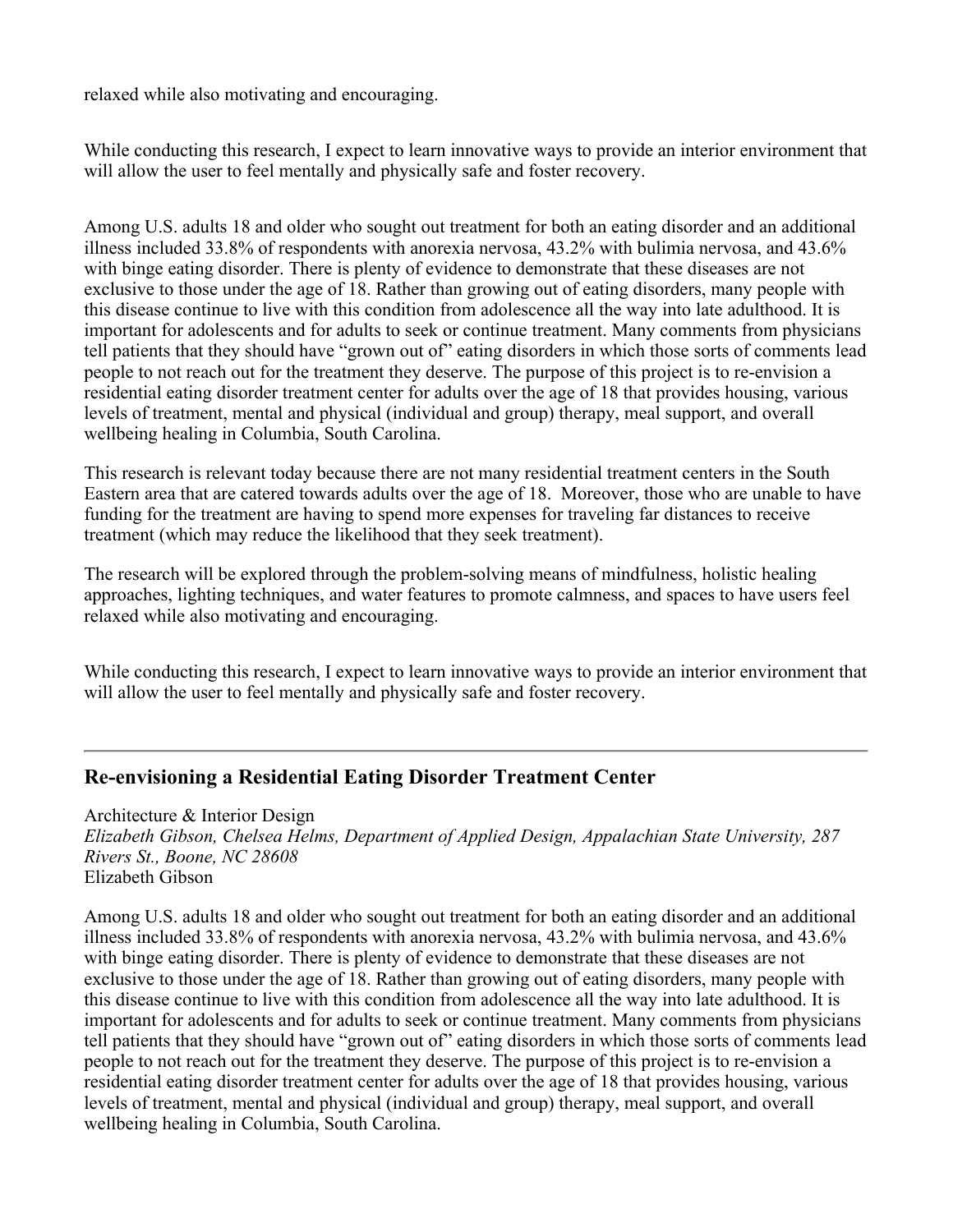**This research is relevant today because there are not many residential treatment centers in the South** Eastern area that are catered towards adults over the age of 18. Moreover, those who are unable to have **funding for the treatment are having to spend more expenses for traveling far distances to receive treatment (which may reduce the likelihood that they seek treatment).** 

**The research will be explored through the problem-solving means of mindfulness, holistic healing approaches, lighting techniques, and water features to promote calmness, and spaces to have users feel relaxed while also motivating and encouraging.**

**While conducting this research, I expect to learn innovative ways to provide an interior environment that will allow the user to feel mentally and physically safe and foster recovery.**

Among U.S. adults 18 and older who sought out treatment for both an eating disorder and an additional **illness included 33.8% of respondents with anorexia nervosa, 43.2% with bulimia nervosa, and 43.6% with binge eating disorder. There is plenty of evidence to demonstrate that these diseases are not** exclusive to those under the age of 18. Rather than growing out of eating disorders, many people with this disease continue to live with this condition from adolescence all the way into late adulthood. It is **important for adolescents and for adults to seek or continue treatment. Many comments from physicians** tell patients that they should have "grown out of" eating disorders in which those sorts of comments lead people to not reach out for the treatment they deserve. The purpose of this project is to re-envision a **residential eating disorder treatment center for adults over the age of 18 that provides housing, various levels of treatment, mental and physical (individual and group) therapy, meal support, and overall wellbeing healing in Columbia, South Carolina.** 

**This research is relevant today because there are not many residential treatment centers in the South** Eastern area that are catered towards adults over the age of 18. Moreover, those who are unable to have **funding for the treatment are having to spend more expenses for traveling far distances to receive treatment (which may reduce the likelihood that they seek treatment).** 

**The research will be explored through the problem-solving means of mindfulness, holistic healing approaches, lighting techniques, and water features to promote calmness, and spaces to have users feel relaxed while also motivating and encouraging.**

**While conducting this research, I expect to learn innovative ways to provide an interior environment that will allow the user to feel mentally and physically safe and foster recovery.**

#### **The effect of pandemic precautions on NFL ticket consumption**

**Economics - Time: Tue 12:30pm-1:30pm - Session Number: 4130** *Caleb Garbuio & Dr. John Whitehead, Department of Economics, Appalachian State University, Boone, NC, 28608* **Caleb Garbuio**

**The existing literature regarding the COVID-19 economic impact on professional sports is in its infancy. The purpose of this paper is to explore the effect of COVID-19 precautions on NFL ticket demand across five cities: Dallas, Miami, Los Angeles, New York, and San Francisco. We utilize data from an online survey that elicited self-reported willingness of surveyed respondents to attend games depending**